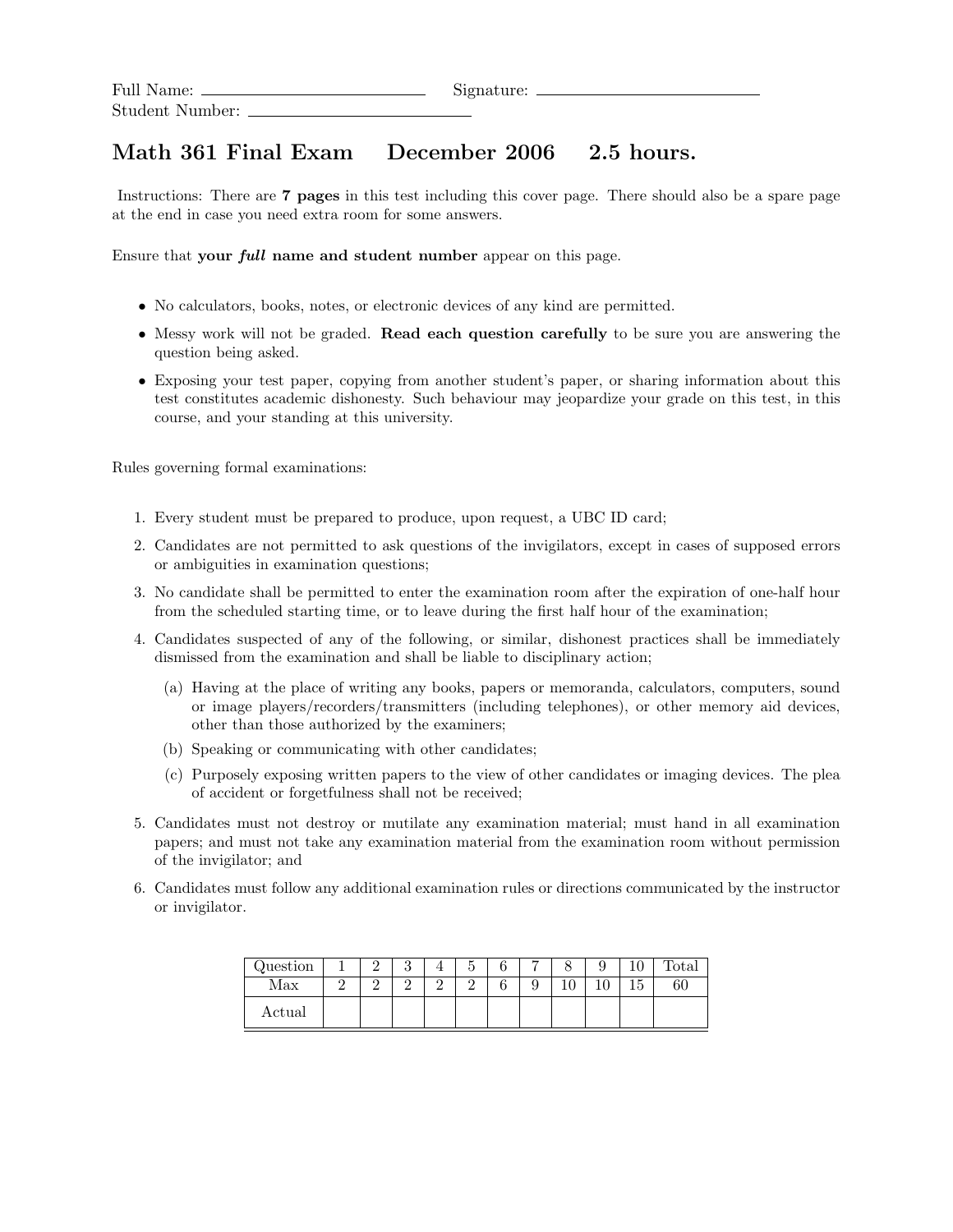*S*

For each of the following five questions, circle the best option. If more than one is circled, no points will be given. If you change your mind, clearly indicate your final choice by writing the appropriate letter in the margin to the left. If you need scrap paper, use the back of the page.

The first two questions relate to the dynamics of a protein that is produced by an enzyme that is upregulated by the protein itself and might also be produced in response to an external signal  $(E)$ . The equation describing the dynamics of the protein concentration  $S$  is

$$
\frac{dS}{dt} = E + f(S) \qquad \text{where} \qquad f(S) = -kS + \frac{v_{max}S^2}{K_m^2 + S^2}.
$$

1. (2 pts) Which of the following is a legitimate scale for S?

(a) 
$$
\frac{v_{max}}{E}
$$
 (b)  $\frac{E}{k}$  (c) E (d)  $K_m^2$ 

- 2. (2 pts) If the intensity of the external signal is initially zero and the protein is at a concentration  $S = 0$ , how large a temporary increase in E is required to increase the signal to a high level, even after the signal is removed (i.e. return to  $E = 0$  but S stays high)?
	- (a)  $E > K_m$
	- (b)  $E > f(S^*)$  where  $S^*$  satisfies  $f'(S^*) = 0$  and  $f''(S^*) < 0$
	- (c)  $E > v/k$
	- (d)  $E > f(S^*)$  where  $S^*$  satisfies  $f'(S^*) = 0$  and  $f''(S^*) > 0$
- 3. (2 pts) Given certain conditions on a system of two differential equations, the Poincare-Bendixon Theorem allows one to determine the existence of which of the following?
	- (a) A Hopf bifurcation.
	- (b) An unstable steady state.
	- (c) A periodic solution.
	- (d) A French mathematician.
- 4. (2 pts) An enzyme with one binding site for a substrate S turns that substrate into a product according to the following reaction scheme:

$$
S + E \rightleftharpoons C \rightarrow P + E
$$

For such a reaction scheme, provided the total concentration of enzyme is small compared to the total concentration of substrate, the formation of product is best described by which of the following options? Assume that the parameters are appropriately consistent with definitions given in class.

(a) 
$$
\frac{dP}{dt} = kS
$$
 (b)  $\frac{dP}{dt} = \frac{vS}{K_m + S}$  (c)  $\frac{dP}{dt} = \frac{vS^2}{K_m^2 + S^2}$   
(d)  $\frac{dP}{dt} = \frac{v_1S + v_2S^2}{K_{m1}K_{m2} + K_{m2}S + S^2}$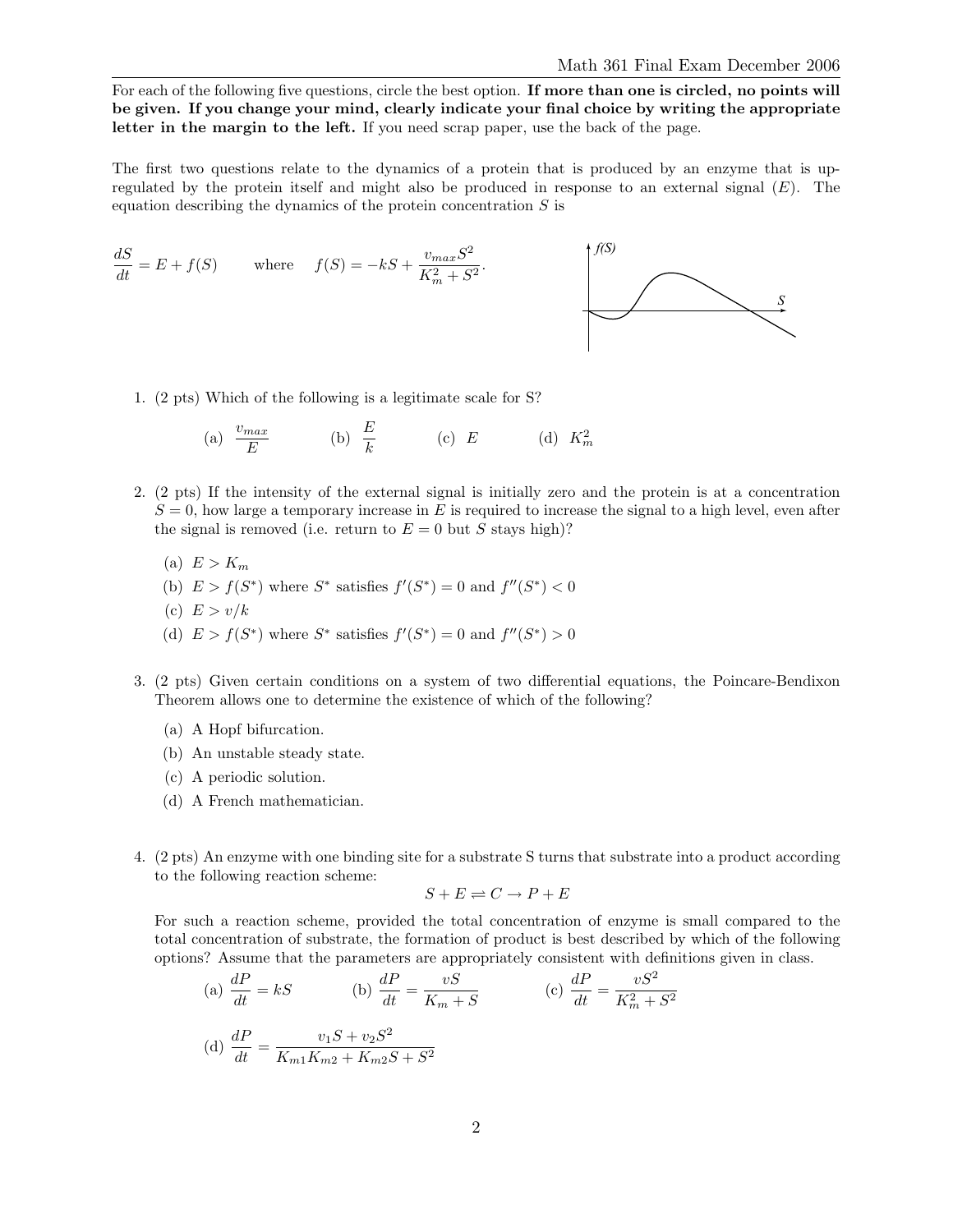- 5. (2 pts) The diagram below shows the bifurcation diagram for a model of the transmembrane potential for a particular type of neuron. The parameter a represents the level of stimulation received by the neuron from neighbouring neurons and the points labeled "HB" correspond to Hopf bifurcation points. The stimulus is initially at  $a = a_1$ , then gradually rises to  $a = a_2$  and then returns to  $a = a_2$ . Which of the following best describes the behaviour of the transmembrane potential of the neuron?
	- (a) Steadily high, then oscillatory, then a sudden drop to a steady low level.
	- (b) Steadily low followed by a transition to a steady high level and then a sudden return to a low level.
	- (c) Steadily low followed by a transition to a steady high level, then oscillatory and then a sudden return to a low level.
	- (d) Steadily low followed by a transition to an oscillatory mode which then settles to a steady high level followed by a sudden return to a low level.



6. (6 pts) The following True or False questions all refer to a population (P) whose growth dynamics show an Allee effect and is being fished at a rate proportional to the population size. The population size is described by the equation

$$
\frac{dP}{dt} = rP\left(1 - \frac{P}{K}\right)\left(\frac{P}{T} - 1\right) - EP
$$

where all parameters  $(r, K, T, E)$  are positive and  $T \leq K$ . For each question, circle either true or false.

- (a) The population has three steady states for any (positive) parameter values. True or False.
- (b) The population has at least one stable steady state for any (positive) parameter values. True or False.
- (c) The population can undergo a catastrophe (sudden collapse) if the fishing effort (E) rises to a high enough level. True or False.
- (d) Whenever the population size is between T and K, the population size will be increasing. True or False.
- (e) When the population size is below  $T$ , the population size will be decreasing. True or False.
- (f) The maximum sustainable yield is attained when E is chosen so that the line  $y = EP$  is tangent to the curve  $y = rP\left(1 - \frac{P}{V}\right)$ K  $\setminus$   $\bigcap$  $\frac{P}{T}-1\bigg).$ True or False.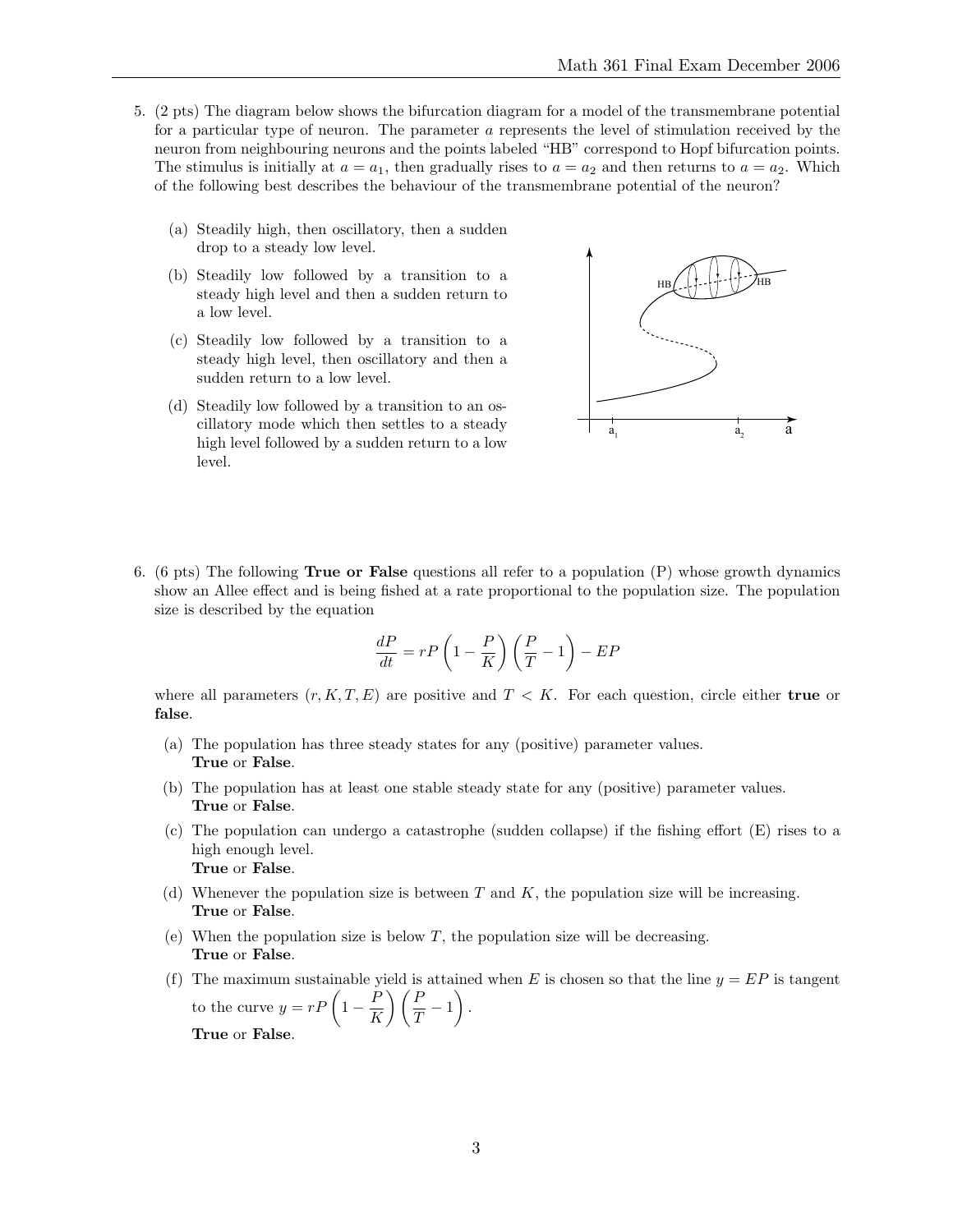7. (9 pts) Sketch the phase line for each of the following equations. Your sketch should include  $\frac{dx}{dt}$  plotted against the x axis with arrows indicating direction of motion on the  $x$  axis, any stable steady states as filled circles and any unstable steady states as empty circles. For an initial condition  $x(0) = \frac{1}{2}$ , what eventually happens to the solution?

(a) 
$$
\frac{dx}{dt} = x(1-x)
$$

(b) 
$$
\frac{dx}{dt} = x(1 - x^2)
$$

(c) 
$$
\frac{dx}{dt} = \cos(x) + 1
$$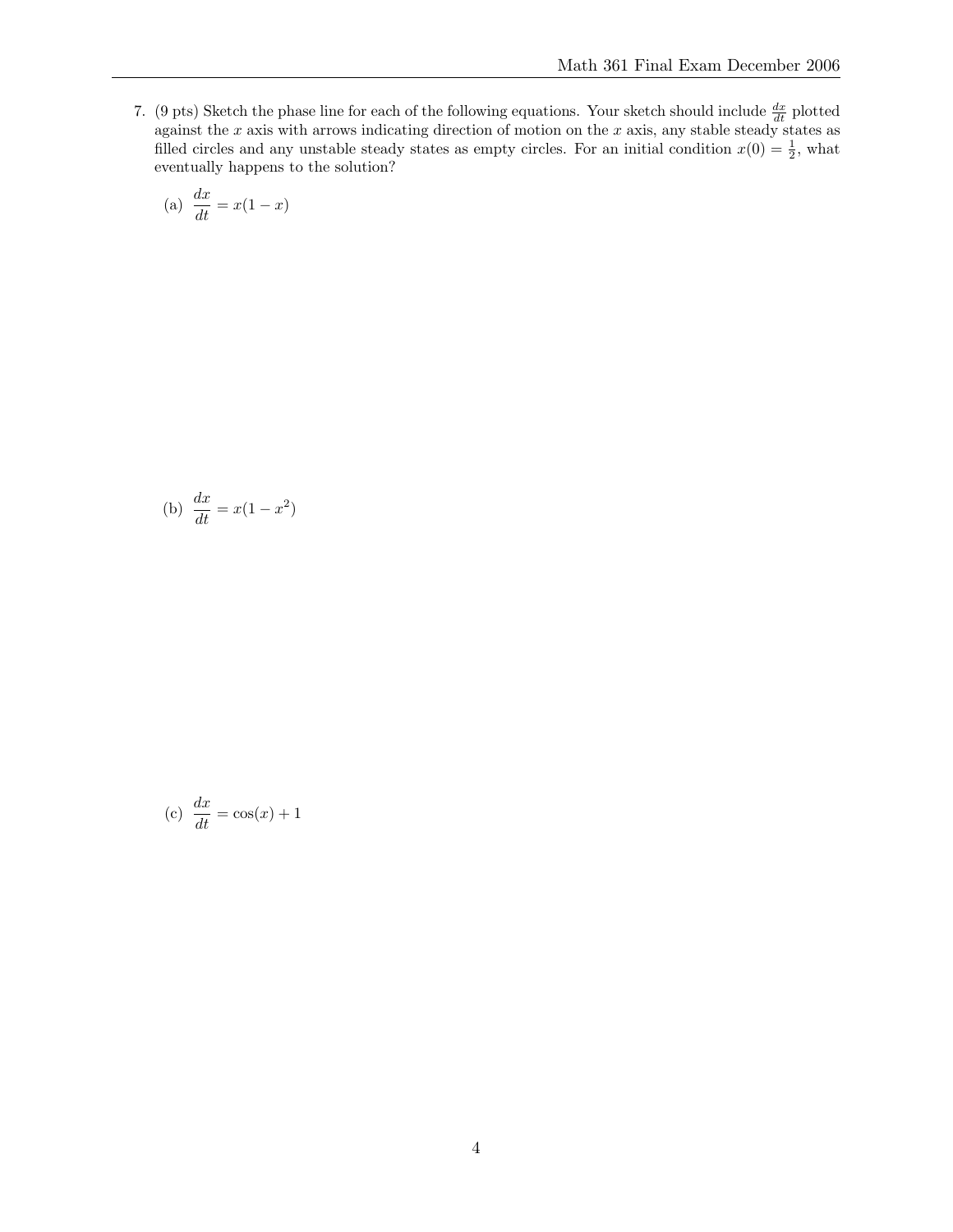8. (a) (3 pts) Briefly describe a biological system that has a slow variable and a fast variable. What process is slow and what process is fast?

(b) (7 pts) Draw an approximate phase plane for the following system of equations under the assumption that  $0<\epsilon<<1.$  What kind of steady state does it have?

$$
\begin{array}{rcl}\n\frac{dx}{dt} & = & \frac{1}{\epsilon}(-x+y), \\
\frac{dy}{dt} & = & \frac{1}{\epsilon}(x-y)+x+y.\n\end{array}
$$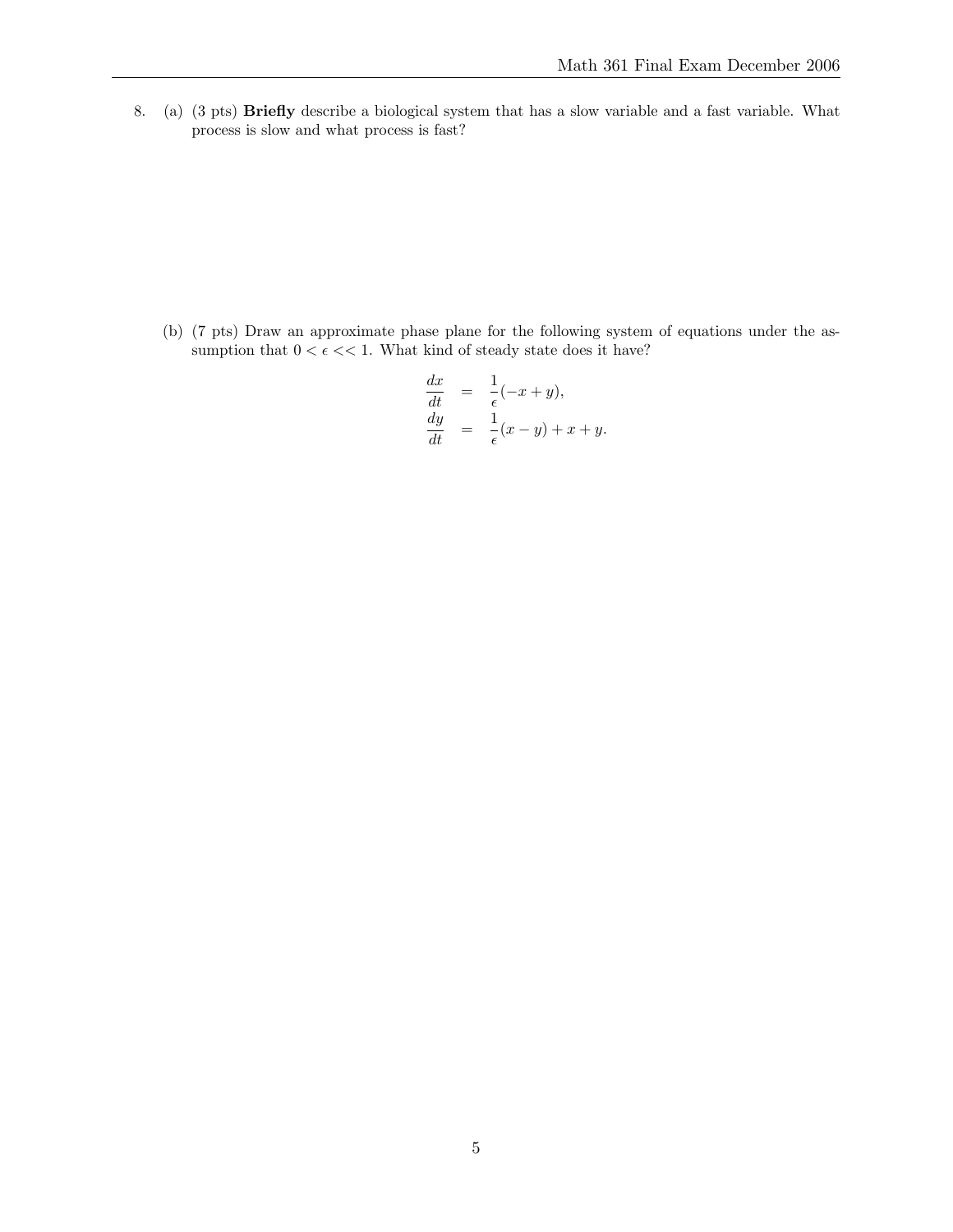9. (10 pts) Schnakenberg (1979) considered the following simplified model of glycolysis:

$$
\begin{array}{rcl}\n\frac{dx}{dt} & = & x^2y - x \\
\frac{dy}{dt} & = & a - x^2y,\n\end{array}
$$

where  $a > 0$ . As the parameter a varies, the steady state of the system changes its behaviour. Determine the sequence of steady state classifications for increasing values of a (e.g. stable node-tosaddle-to-unstable node ). Does the system undergo a Hopf bifurcation for any value(s) of a? If so, at what value(s) does the Hopf bifurcation(s) occur?